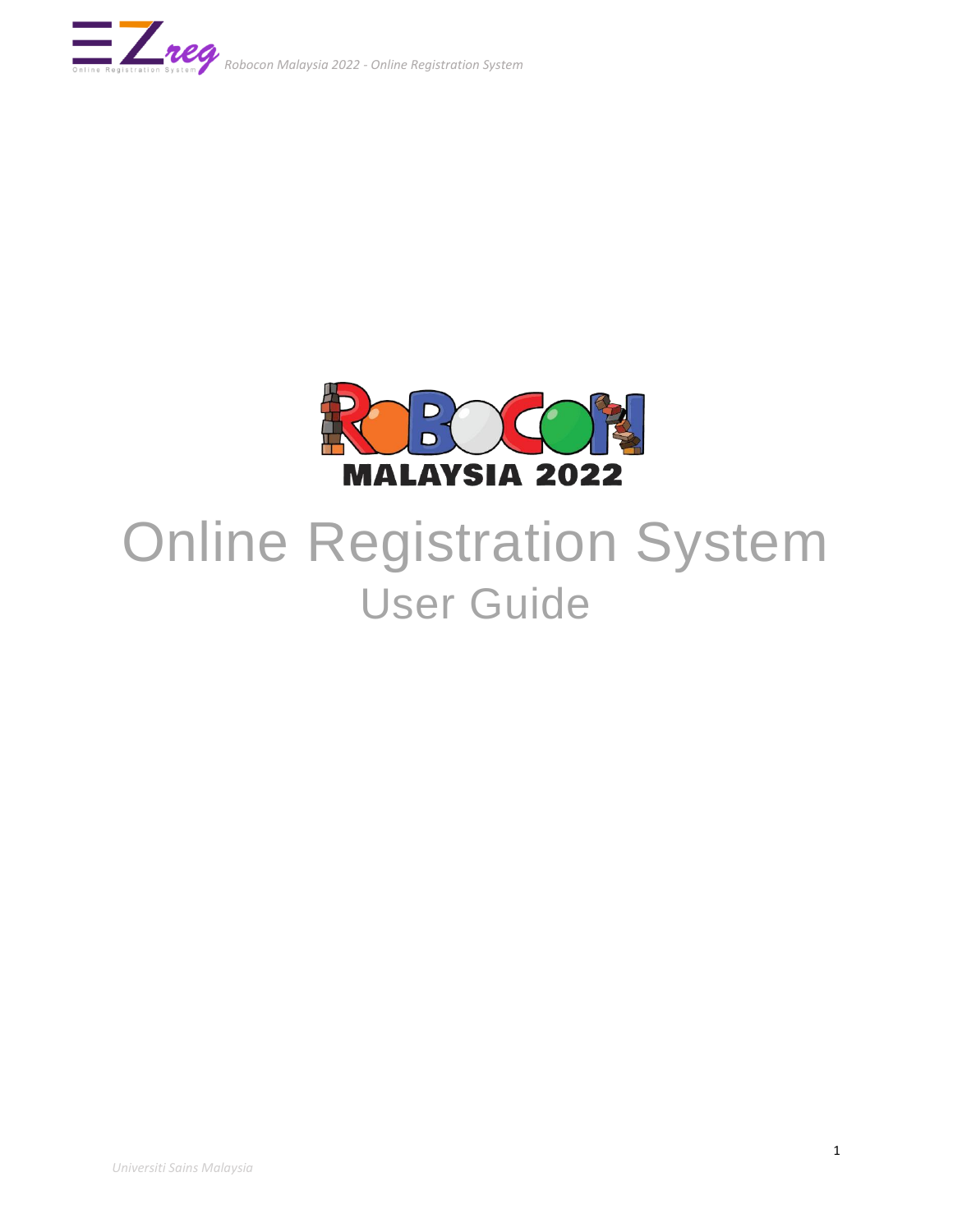

## **EZreg ONLINE REGISTRATION SYSTEM - USER GUIDE**

- 1. Enter address **https://ezreg.usm.my** into your internet browser.
- 2. Create an account. Clik **Sign Up**.



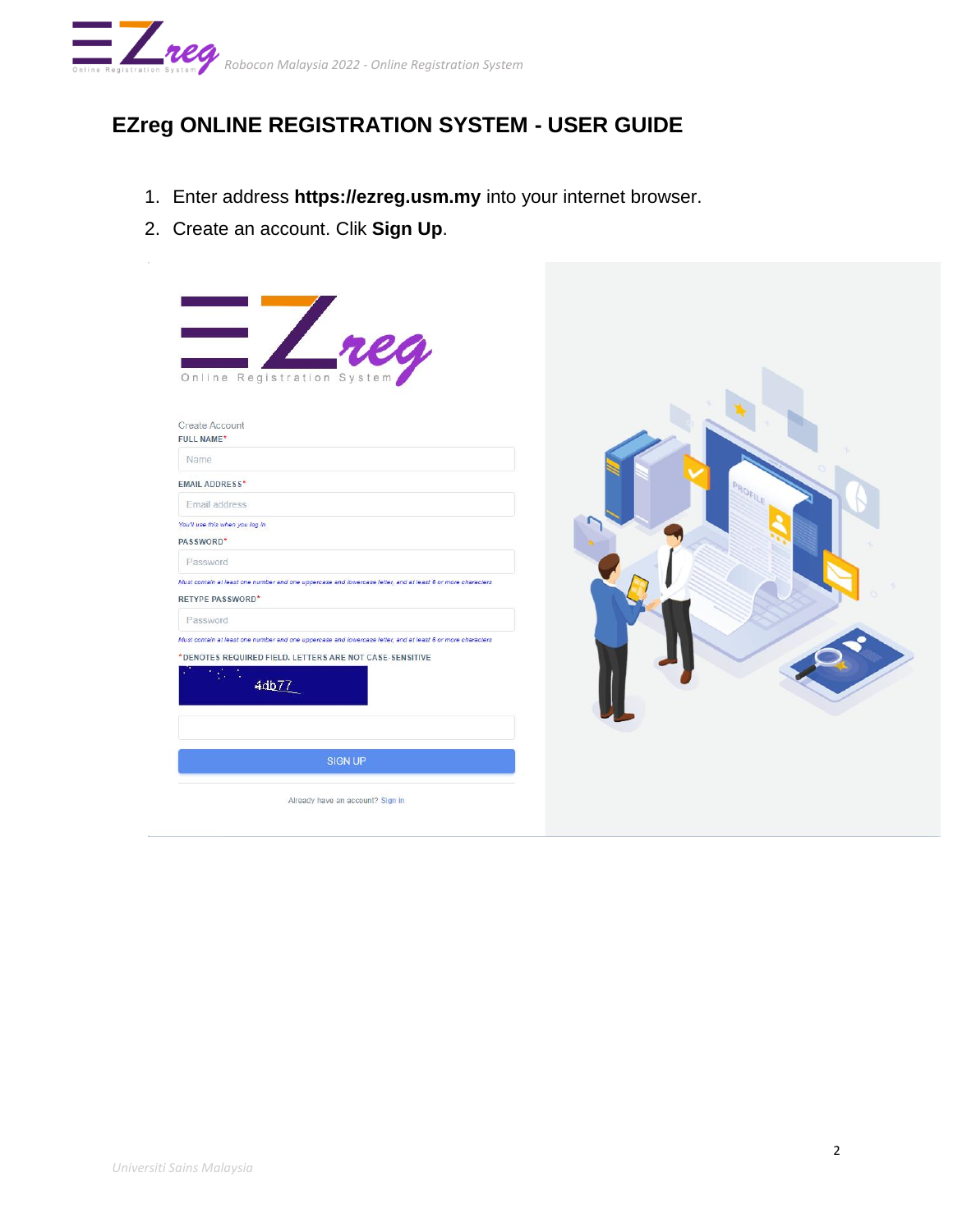

3. Then, sign in into EZreg system.

| Online Registration System<br><b>EMAIL ADDRESS</b> |  |
|----------------------------------------------------|--|
| Email address                                      |  |
| PASSWORD                                           |  |
| Password                                           |  |
| Forgot Password?                                   |  |
| Login<br>$\rightarrow$                             |  |
| Don't have an account? Sign up                     |  |

4. You can reset your password if you forget it. Enter the email you used when you joined and we will send you temporary password. If you don't get an email, check your Spam or Bulk Mail folders.

| Sign in<br>Sign up                                                                  | $\begin{array}{ccccccccccccc} \bullet & \bullet & \bullet & \bullet & \bullet \end{array}$ |
|-------------------------------------------------------------------------------------|--------------------------------------------------------------------------------------------|
|                                                                                     | 0                                                                                          |
| Enter the email you used when you joined and we will send you<br>temporary password |                                                                                            |
| <b>EMAIL</b><br>Email                                                               | 45                                                                                         |
| <b>SEND PASSWORD</b><br>$\rightarrow$                                               |                                                                                            |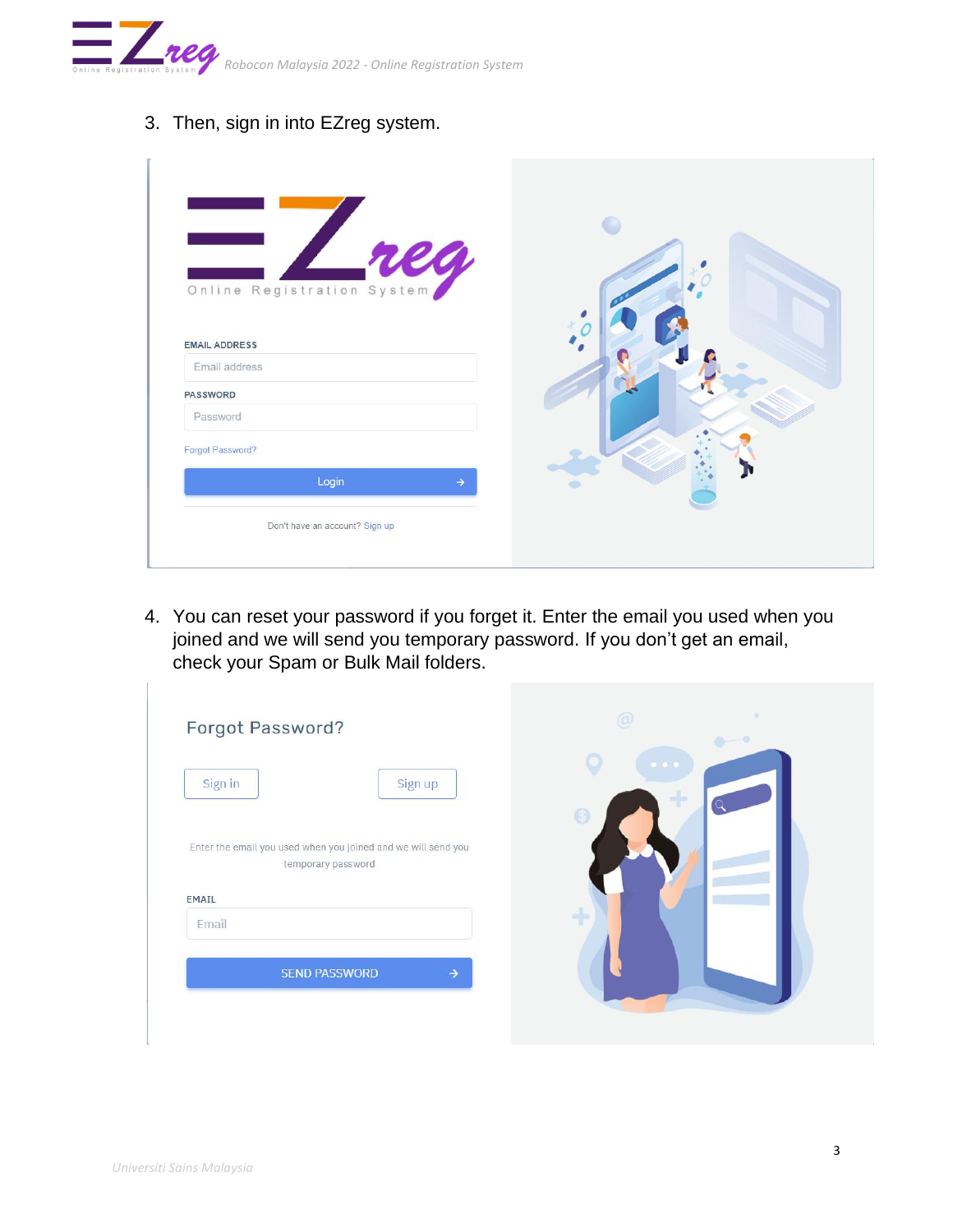

5. After sign in, the **Edit Profile** page will appear and you need to fill all the information required and click **Save changes** button.

| <b>@ General</b>         | SALUTATION                                      | NAME         |                        |              |  |  |  |
|--------------------------|-------------------------------------------------|--------------|------------------------|--------------|--|--|--|
| <b>A</b> Change Password | Ms.<br>$\checkmark$                             |              | NURZALINA BINTI NORDIN |              |  |  |  |
|                          | E-MAIL (USERNAME)                               |              |                        |              |  |  |  |
|                          | nurzalina@usm.my                                |              |                        |              |  |  |  |
|                          | *COUNTRY                                        |              |                        |              |  |  |  |
|                          | Malaysia                                        | $\checkmark$ |                        | $\lor$       |  |  |  |
|                          | * CITY                                          | *POST CODE   |                        |              |  |  |  |
|                          | Nibong Tebal<br>$\vee$                          | 14300        |                        |              |  |  |  |
|                          | *ADDRESS                                        |              |                        |              |  |  |  |
|                          | PPKT USM                                        |              |                        |              |  |  |  |
|                          | House Number/Lot Number/Floor and Building Name |              |                        |              |  |  |  |
|                          | <b>INSTITUTIONS</b>                             |              |                        |              |  |  |  |
|                          | Universiti Sains Malaysia                       |              |                        | $\checkmark$ |  |  |  |
|                          | *Required Fields                                |              |                        | Save changes |  |  |  |

6. Click **Dashboard** menu. System will display your team registration and the payment status.

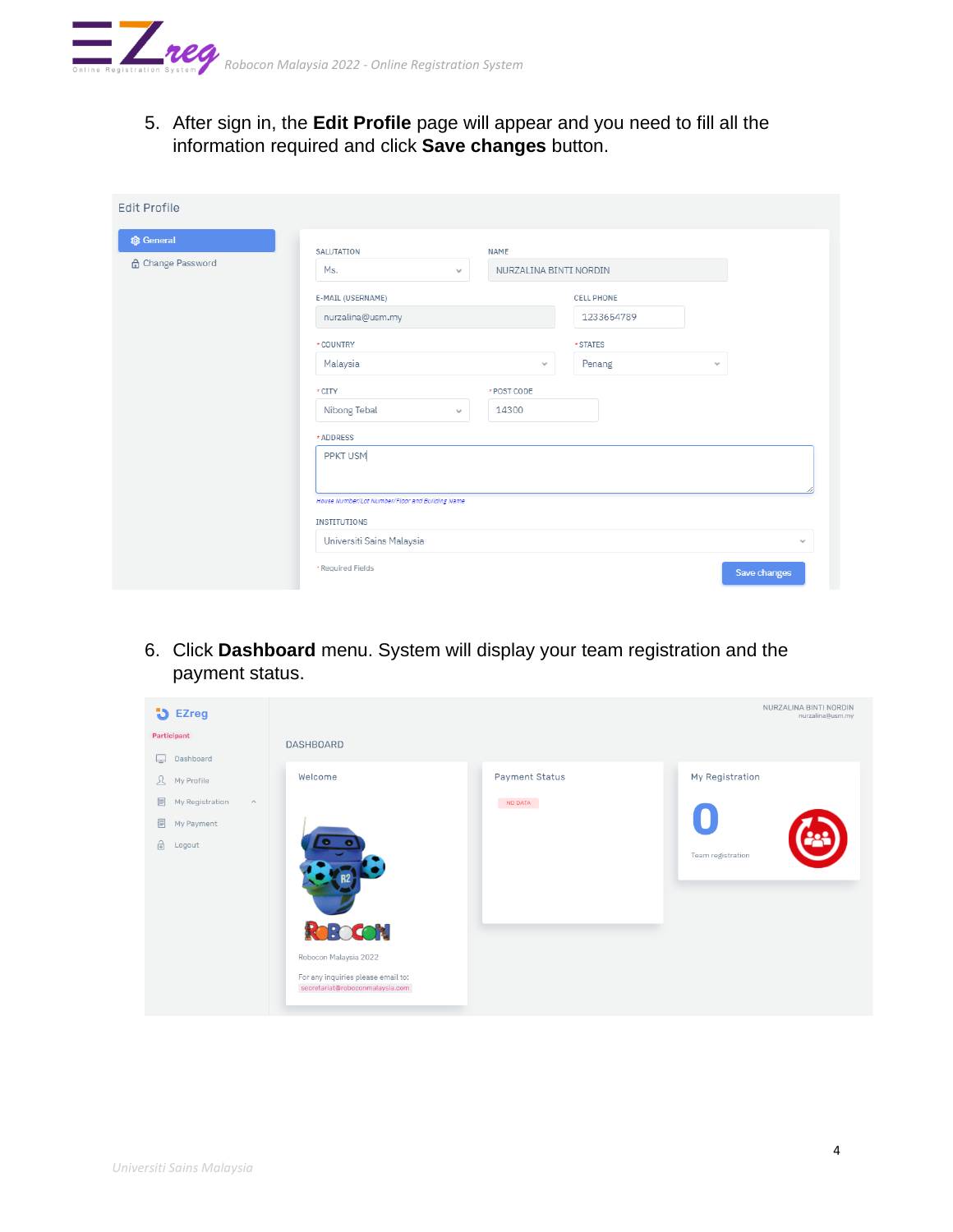

7. Click **My Registration > Register Team** to register your team. Please fill in the required information.

#### 7.1 Team Information

|               | <b>EZreg</b>                    |                                 |                                  | NURZALINA BINTI NORDIN<br>nurzalina@usm.my |
|---------------|---------------------------------|---------------------------------|----------------------------------|--------------------------------------------|
| Participant   |                                 | My Registration Form            |                                  |                                            |
|               | Dashboard                       |                                 |                                  |                                            |
|               | My Profile                      |                                 |                                  |                                            |
|               | My Registration<br>$\checkmark$ | 'O                              |                                  |                                            |
| →             | Register Team                   | <b>TEAM INFORMATION</b>         | <b>TEAM MEMBER &amp; CREW</b>    | <b>SUPPORT TEAM</b>                        |
| $\rightarrow$ | <b>Registration List</b>        | <b>TEAM NAME</b>                | <b>INSTITUTION NAME</b>          |                                            |
|               | My Payment                      | Enter Your Team Name            | Select value                     |                                            |
|               |                                 | FULL NAME OF TEAM MANAGER (TM)  | IC / PASSPORT (TEAM MANAGER)     |                                            |
| ति            | Logout                          | Enter Full name of Team Manager | Enter IC/Passport (Team Manager) |                                            |
|               |                                 | <b>EMAIL (TEAM MANAGER)</b>     | MOBILE NO. (TEAM MANAGER)        |                                            |
|               |                                 | Enter Email (Team Manager)      | Enter Mobile No. (Team Manager)  |                                            |
|               |                                 | FULL NAME OF TEAM LEADER        | IC / PASSPORT (TEAM LEADER)      |                                            |
|               |                                 | Enter Full name of Team Leader  | Enter IC/Passport (Team Leader)  |                                            |
|               |                                 | <b>EMAIL (TEAM LEADER)</b>      | MOBILE NO. (TEAM LEADER)         |                                            |
|               |                                 | Enter Email (Team Leader)       | Enter Mobile No. (Team Leader)   |                                            |

### 7.2 Team Member & Crew

|                             |                                 | <b>TEAM MEMBER &amp; CREW</b>  | <b>SUPPORT TEAM</b>      |
|-----------------------------|---------------------------------|--------------------------------|--------------------------|
| <b>Team Member</b>          |                                 |                                |                          |
| FULL NAME TEAM MEMBER 1     | <b>IC/PASSPORT NO.</b>          | <b>EMAIL</b>                   | MOBILE NO.               |
| Enter team member full name | Enter team member IC/Passport N | <b>Enter Email team member</b> | Enter Mobile team member |
| FULL NAME TEAM MEMBER 2     | <b>IC/PASSPORT NO.</b>          | <b>EMAIL</b>                   | MOBILE NO.               |
| Enter team member full name | Enter team member IC/Passport N | <b>Enter Email team member</b> | Enter Mobile team member |
| FULL NAME TEAM MEMBER 3     | <b>IC/PASSPORT NO.</b>          | <b>EMAIL</b>                   | MOBILE NO.               |
| Enter team member full name | Enter team member IC/Passport N | <b>Enter Email team member</b> | Enter Mobile team member |
| <b>Team Crew</b>            |                                 |                                |                          |
| FULL NAME TEAM CREW 1       | <b>IC/PASSPORT NO.</b>          | <b>EMAIL</b>                   | MOBILE NO.               |
| Enter team crew full name   | Enter team crew IC/Passport No  | <b>Enter Email team crew</b>   | Enter Mobile team crew   |
| FULL NAME TEAM CREW 2       | <b>IC/PASSPORT NO.</b>          | <b>EMAIL</b>                   | MOBILE NO.               |
| Enter team crew full name   | Enter team crew IC/Passport No  | <b>Enter Email team crew</b>   | Enter Mobile team crew   |
| FULL NAME TEAM CREW 3       | <b>IC/PASSPORT NO.</b>          | <b>EMAIL</b>                   | MOBILE NO.               |
| Enter team member full name | Enter team member IC/Passport N | Enter Email team member        | Enter Mobile team member |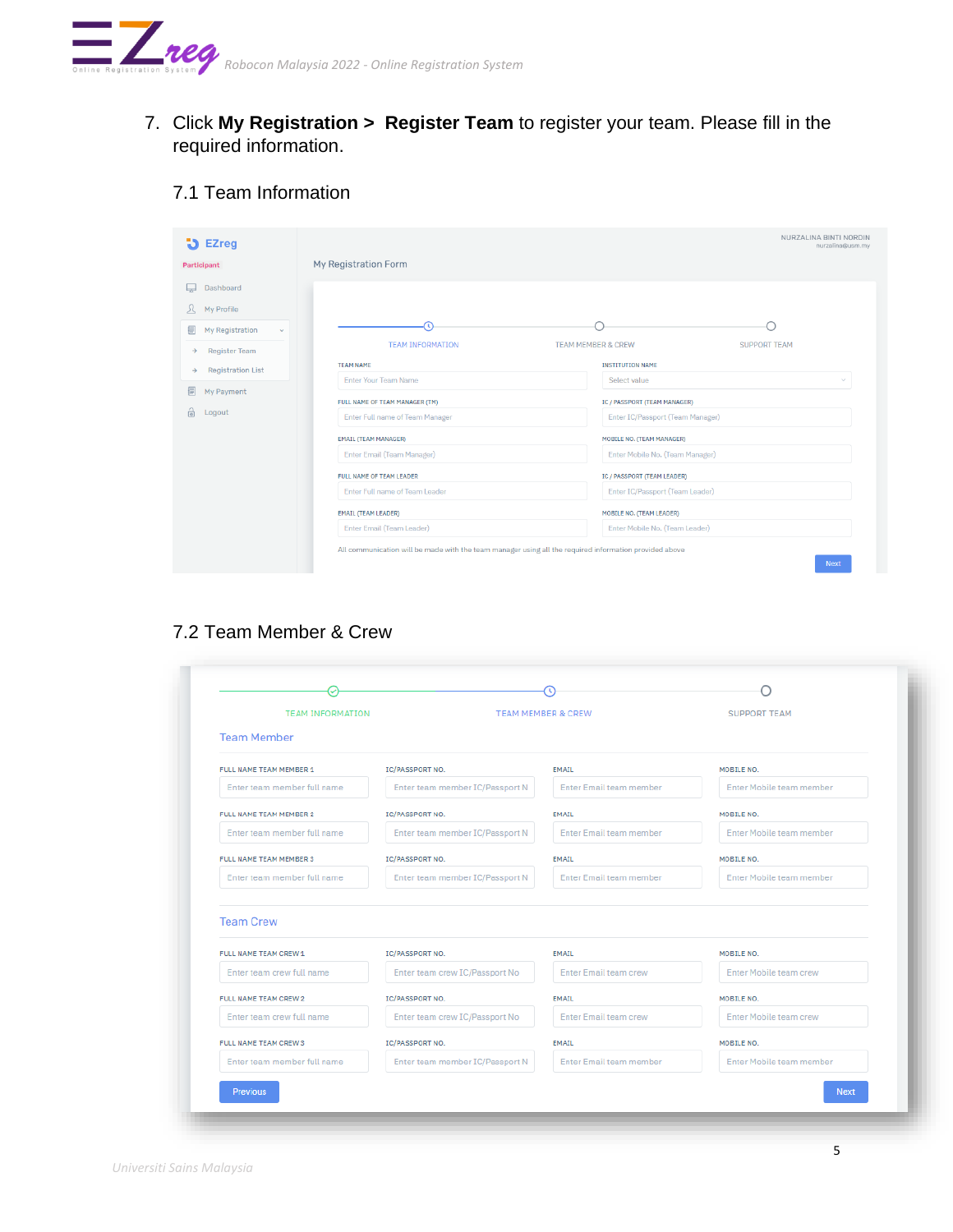

## 7.3 Support Team

| <b>TEAM INFORMATION</b>   | <b>TEAM MEMBER &amp; CREW</b> | <b>SUPPORT TEAM</b> |
|---------------------------|-------------------------------|---------------------|
|                           |                               |                     |
| FULL NAME OF SUPPORT TEAM | <b>IC/PASSPORT NO</b>         |                     |
| <b>Enter fullname</b>     | Enter IC/Passport no          | x Delete            |
| <b>FULLNAME</b>           | <b>IC/PASPORT NO</b>          |                     |
| <b>Enter fullname</b>     | Enter IC/pasport no           | <b>×</b> Delete     |
| <b>FULLNAME</b>           | <b>IC/PASPORT NO</b>          |                     |
| <b>Enter fullname</b>     | Enter IC/pasport no           | $\times$ Delete     |
| <b>FULLNAME</b>           | <b>IC/PASPORT NO</b>          |                     |
| Enter fullname            | Enter IC/pasport no           | <b>× Delete</b>     |
| <b>FULLNAME</b>           | <b>IC/PASPORT NO</b>          |                     |
| Enter fullname            | Enter IC/pasport no           | <b>×</b> Delete     |
| $+$ Add                   |                               |                     |
|                           |                               |                     |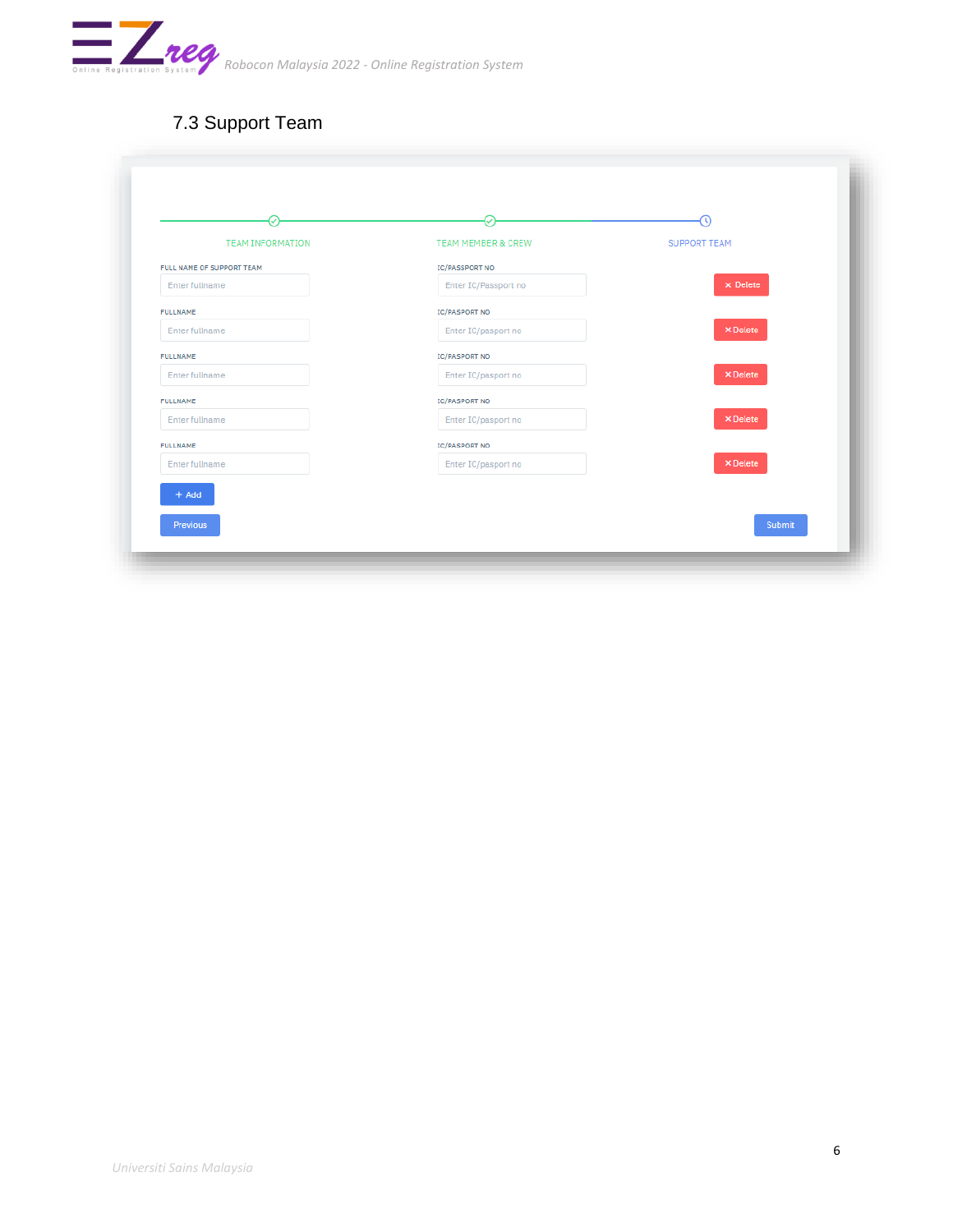

8. After clicked on **Submit** button, system will display **Registration List** page where all the team registered appear here.

| <b>D</b> EZreg                                                       |                             |                           |                     |                    |                         | NURZALINA BINTI NORDIN<br>nurzalina@usm.my |
|----------------------------------------------------------------------|-----------------------------|---------------------------|---------------------|--------------------|-------------------------|--------------------------------------------|
| Participant<br>Dashboard<br>ليبا                                     | <b>LIST OF REGISTRATION</b> |                           |                     |                    |                         |                                            |
| $\mathcal{R}$<br>My Profile                                          | <b>TEAM NAME</b>            | INSTITUTION               | <b>TEAM MANAGER</b> | <b>TEAM LEADER</b> | <b>TECHNICAL REPORT</b> | <b>DETAILS</b>                             |
| €<br>My Registration<br>$\checkmark$                                 | SAWM                        | UNIVERSITI SAINS MALAYSIA | NURZALINA           | KUSAIRAY           |                         | 国                                          |
| Register Team<br>$\rightarrow$<br>Registration List<br>$\rightarrow$ |                             |                           |                     |                    |                         |                                            |
| 目<br>My Payment                                                      |                             |                           |                     |                    |                         |                                            |
| $\hat{\mathbf{e}}$<br>Logout                                         |                             |                           |                     |                    |                         |                                            |

8.1Click on **Details** button to view or update your team information. Click on **Edit** button.

| Ð<br><b>EZreg</b>       |                                         |                                               | NURZALINA BINTI NORDIN<br>nurzalina@usm.my |
|-------------------------|-----------------------------------------|-----------------------------------------------|--------------------------------------------|
| Dashboard<br>My Profile | <b>Details Registration</b>             |                                               |                                            |
| My Registration         | Team Information                        |                                               |                                            |
| My Payment              | Team Name<br>PPKT                       | Institution Name<br>Universiti Sains Malaysia |                                            |
| Logout                  | Team Manager Name<br>MOHD KUSAIRAY MUSA | IC / Passport (Team Manager)<br>777788585564  |                                            |
|                         | Email (Team Manager)<br>kusairay@usm.my | Mobile No. (Team Manager)<br>01111233645      |                                            |
|                         | Team Leader Name<br>JUNAIDAH JAAPAR     | IC / Passport (Team Leader)<br>1235644        |                                            |
|                         | Team Leader Name<br>june@usm.my         | IC / Passport (Team Leader)<br>01223335546    |                                            |
|                         | Last Update<br>2022-01-07 09:10:44      |                                               |                                            |
|                         |                                         |                                               | <b>図</b> Edit                              |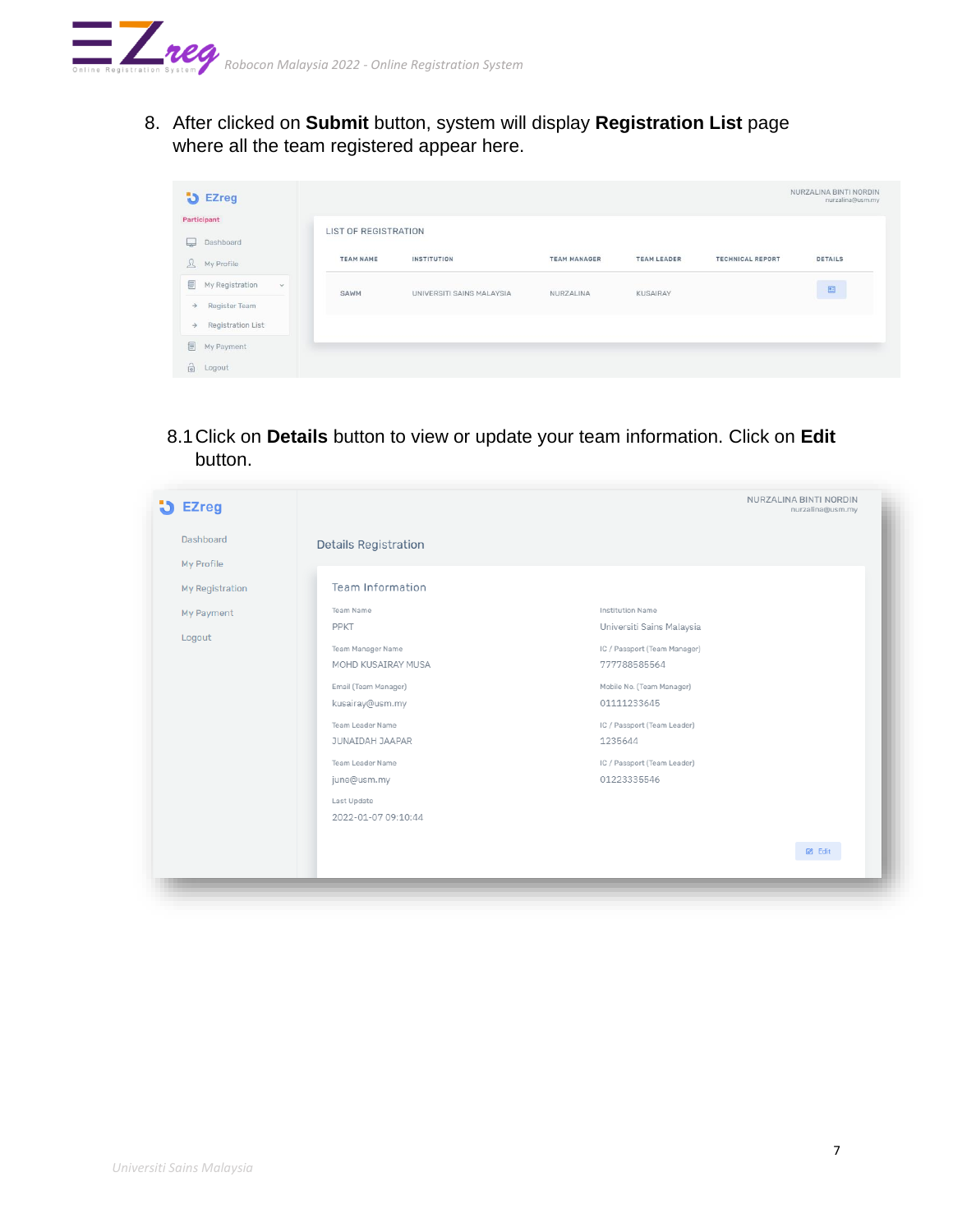

8.2Click on **Upload** button to upload technical report (**MS WORD(doc/docx)** files only) and team abstract (**MS POWERPOINT(ppt/pptx)** files only).

| 山 UPLOAD       |                                |                         |               |
|----------------|--------------------------------|-------------------------|---------------|
| <b>NO</b>      | <b>FILENAME</b>                | <b>DATE UPLOAD</b>      | <b>ACTION</b> |
| $\overline{A}$ | TEKNIKAL 1_20220114_151650.pdf | 14 Jan 2022 03:16:50 PM | 囻             |
|                |                                |                         |               |

8.3Click on **New** button at Team List section to add Member/Crew/Support Team. You can also edit or delete the team information.

| Team List<br><b>可</b> New        |                                                           |                                                             |                                                 |                          |                                 |                                                      |               |                                              |                                      |
|----------------------------------|-----------------------------------------------------------|-------------------------------------------------------------|-------------------------------------------------|--------------------------|---------------------------------|------------------------------------------------------|---------------|----------------------------------------------|--------------------------------------|
| SHOW $10 \sqrt{2}$ ENTRIES       |                                                           |                                                             |                                                 |                          |                                 |                                                      | SEARCH:       |                                              |                                      |
| $\hat{\phantom{a}}$<br>$NO \sim$ | $\mathcal{N}_\mathrm{b}$<br><b>TEAM</b><br>$\sim$<br>NAME | $\mathcal{O}_\lambda$<br>IC/PASSPORT<br>$\sim$<br><b>NO</b> | $\mathcal{N}_\lambda$<br><b>EMAIL</b><br>$\sim$ | MOBILE<br>N <sub>O</sub> | $\mathcal{O}_\lambda$<br>$\sim$ | $\mathcal{L}_{\mathcal{N}}$<br><b>TEAM</b><br>$\sim$ | EDIT          | $\mathcal{N}_\mathrm{b}$<br>DELETE<br>$\sim$ | $\mathcal{L}_{\mathbf{t}}$<br>$\sim$ |
| 1                                | SHAZ                                                      | 123654                                                      | shaz@usm.my                                     | 1233                     |                                 | CREW                                                 |               | $\boxed{\mathbf{x}}$                         |                                      |
| $\mathbf{2}$                     | WAN                                                       | 1233                                                        | wasarbini@usm.my                                | 123                      |                                 | MEMBER                                               | ₫             | $\boxed{\mathbf{x}}$                         |                                      |
| 3                                | SUZI                                                      | 123654                                                      |                                                 |                          |                                 | SUPPORT                                              | $\mathscr{Q}$ | $\mathbf{z}$                                 |                                      |
|                                  | Showing 1 to 3 of 3 entries                               |                                                             |                                                 |                          |                                 |                                                      |               | Previous<br>$\mathbf{1}$                     | <b>Next</b>                          |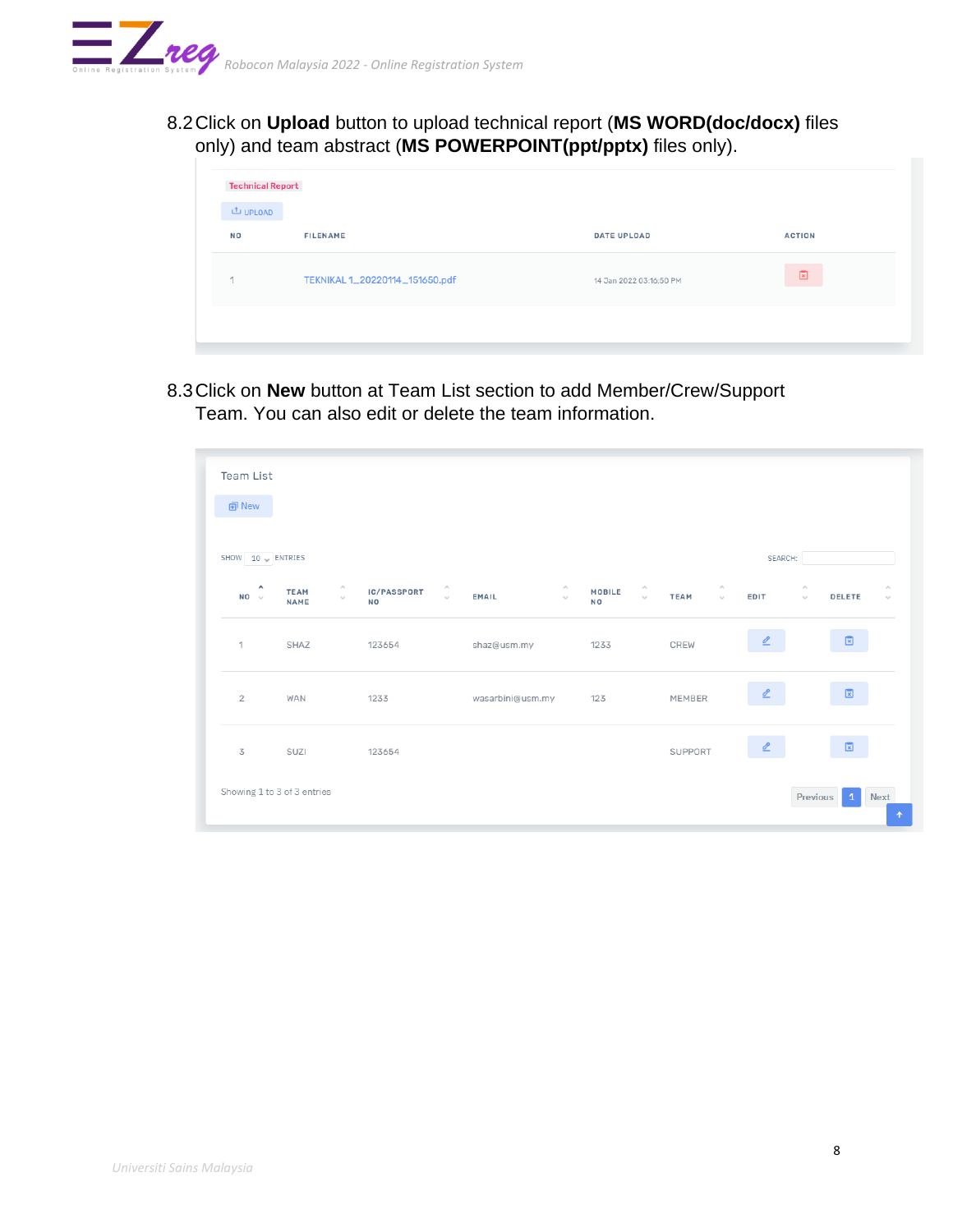

9 Click on **My Payment** menu for online payment. Deposit for registration is RM500/team. Click on **Pay Now** button.

| <b>U</b> EZreg                                                                                       |                        |              |               |               |                |                     | NURZALINA BINTI NORDIN<br>nurzalina@usm.my |
|------------------------------------------------------------------------------------------------------|------------------------|--------------|---------------|---------------|----------------|---------------------|--------------------------------------------|
| Participant                                                                                          | My Payment             |              |               |               |                |                     |                                            |
| Dashboard<br>ᆸ<br>$\mathcal{L}$<br>My Profile                                                        | <b>Transaction Fee</b> |              |               |               |                |                     |                                            |
|                                                                                                      |                        |              |               |               |                |                     |                                            |
| $\qquad \qquad \qquad \qquad \qquad \qquad \qquad \qquad \qquad$<br>My Registration<br>$\mathcal{A}$ | ORDERID                | AMOUNT (MYR) | <b>STATUS</b> | <b>STATUS</b> | <b>RECEIPT</b> | <b>PAYMENT DATE</b> | <b>ACTION</b>                              |
| 目<br>My Payment<br>$\frac{1}{\sqrt{2}}$<br>Logout                                                    | RS1642124607           | 500.00       | <b>UNPAID</b> |               |                |                     | 目<br><b>PAY NOW</b>                        |

9.1 System will display **Payer Information** page. Please check your billing address information. Click on **Place Order** button.

| Payer Information         |  |
|---------------------------|--|
| Payer Name                |  |
| NURZALINA BINTI NORDIN    |  |
| Payer Contact Information |  |
| 123456789                 |  |
| Payer Email               |  |
| nurzalina@usm.my          |  |
| <b>Billing Address</b>    |  |
| ppkt usm                  |  |
| 14300                     |  |
| Nibong Tebal              |  |
| Pulau Pinang              |  |
| Malaysia                  |  |
| Place Order               |  |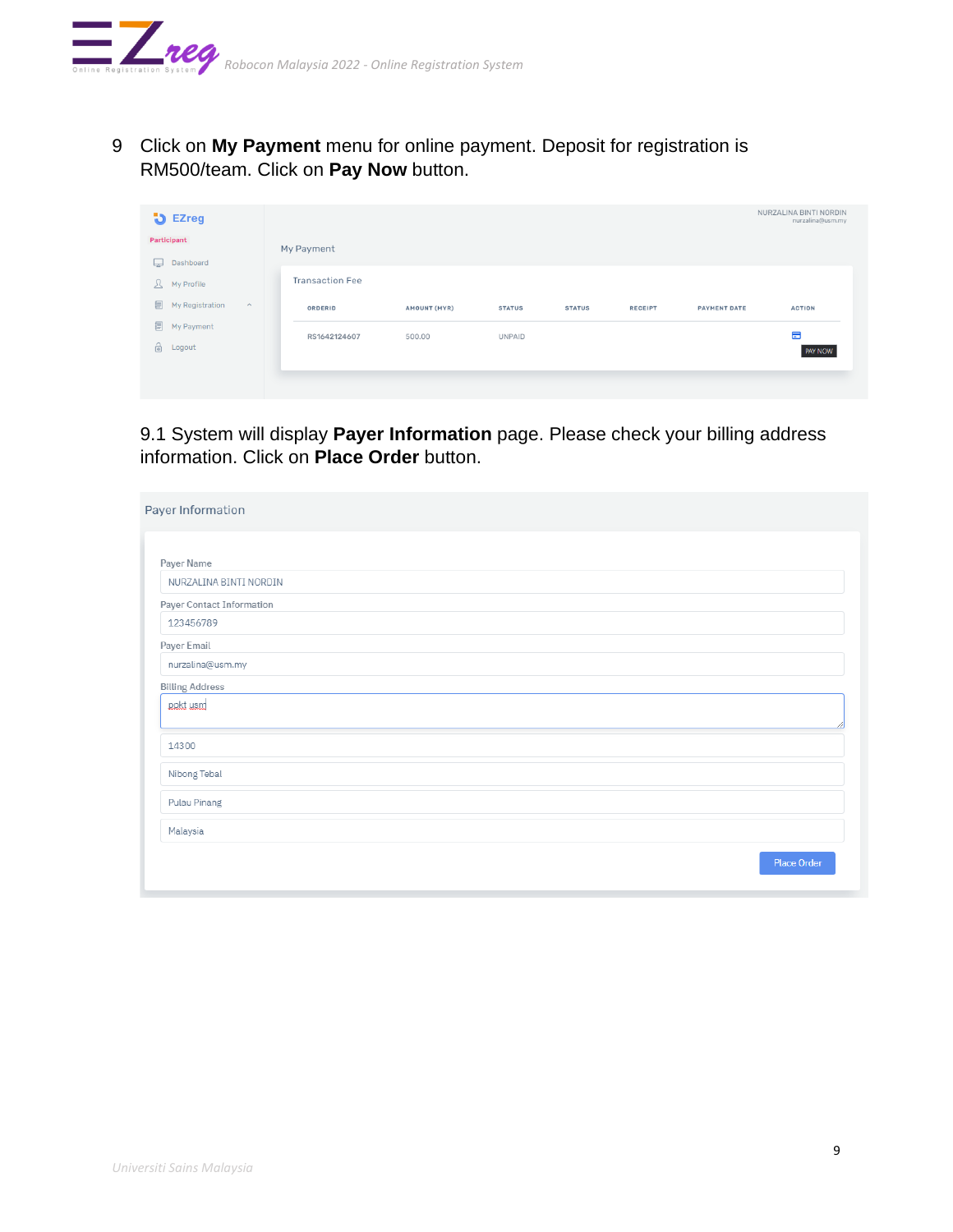

#### 9.2 Click on **Pay Now** button to continue make online payment.

| Place Order                                                                                                                                                         |                |
|---------------------------------------------------------------------------------------------------------------------------------------------------------------------|----------------|
| Payer Information<br>NURZALINA BINTI NORDIN<br>123456789<br>nurzalina@usm.my<br>PPKT USM<br>14300 NIBONG TEBAL<br>PULAU PINANG, MALAYSIA<br>OrderID<br>RS1642124607 |                |
| Deposit<br>MYR 500.00                                                                                                                                               | <b>PAY NOW</b> |

9.3 Please select your preferred online payment method - Credit Card (VISA/MasterCard) or Online Banking(FPX) and then click **Proceed** button.

|                                                      |                                                                                                                                    | <b>USM Payment Gateway</b>       |
|------------------------------------------------------|------------------------------------------------------------------------------------------------------------------------------------|----------------------------------|
|                                                      |                                                                                                                                    | <b>ASSESSION SAINS</b>           |
| Pembayaran untuk:<br>Nombor transaksi:<br>Atas Nama: | PERTANDINGAN ROBOCON 2022 PERINGKAT KEBANGSAAN<br>EP504784<br>Nilai: MYR 500.00<br>UNIVERSITI SAINS MALAYSIA (KAMPUS KEJURUTERAAN) |                                  |
| Credit Card<br>$\Box$ Online Banking                 |                                                                                                                                    | <b>VISA</b><br><b>MasterCard</b> |
|                                                      |                                                                                                                                    | Proceed $\rightarrow$            |

9.4 The system will then proceed to the electronic payment page**.** 

**IMPORTANT** : Please wait while your payment is processed. **DO NOT CLICK** on the Back button or Refresh button until the process is complete.

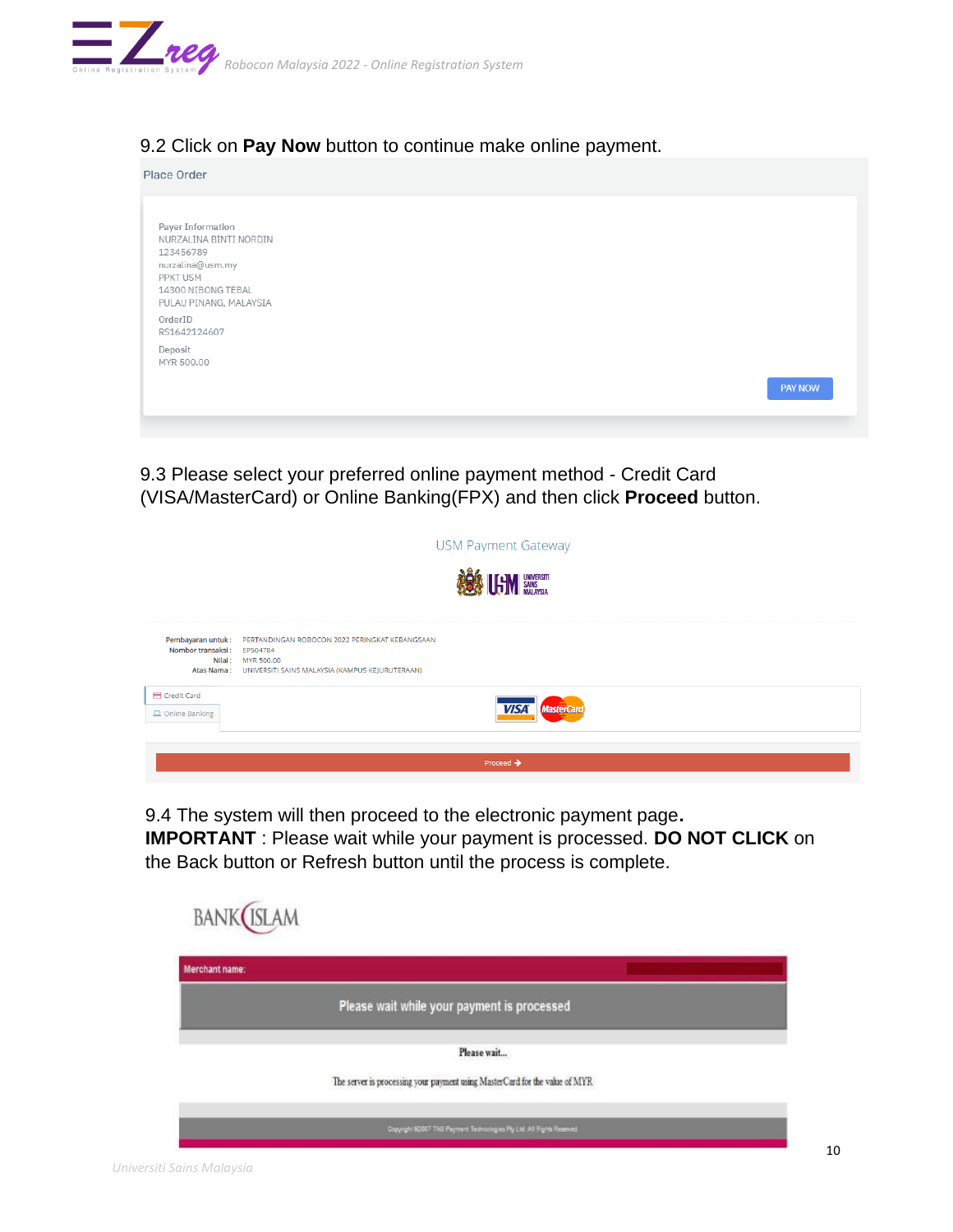

9.5 **IMPORTANT** : Please wait until the payment confirmation screen is displayed. The system will only be able to capture payment information after this **Transaction Status** screen is displayed.

| <b>TRANSACTION STATUS</b>                 |                          |
|-------------------------------------------|--------------------------|
| Status<br><b>SUCCESSFUL</b>               |                          |
| <b>Transaction ID</b><br>2201141554300033 |                          |
| OrderID<br>RS1642124607                   |                          |
| Receipt<br>EP504793                       |                          |
|                                           | <b>Go Back MyPayment</b> |

9.6 Click on **Go Back MyPayment** button to view your payment status and then click the receipt number to view your official payment receipt.

| My Payment                                                                                                                                                                                                                                                                                                                                                                        |                                                  |                    |               |                |             |                     |  |               |
|-----------------------------------------------------------------------------------------------------------------------------------------------------------------------------------------------------------------------------------------------------------------------------------------------------------------------------------------------------------------------------------|--------------------------------------------------|--------------------|---------------|----------------|-------------|---------------------|--|---------------|
| <b>Transaction Fee</b>                                                                                                                                                                                                                                                                                                                                                            |                                                  |                    |               |                |             |                     |  |               |
| ORDERID                                                                                                                                                                                                                                                                                                                                                                           | AMOUNT (MYR)                                     | <b>STATUS</b>      | <b>STATUS</b> | <b>RECEIPT</b> |             | <b>PAYMENT DATE</b> |  | <b>ACTION</b> |
| RS1642124607                                                                                                                                                                                                                                                                                                                                                                      | 500.00                                           | PAID               | Successful    | EP504793       |             | 3:55 PM             |  |               |
| UNIVERSITI SAINS MALAYSIA<br>11800 USM<br>PULAU PINANG<br>MALAYSIA<br><b>UNIVERSITI SAINS MALAYSIA</b><br><b>OFFICIAL RECEIPT</b><br>: EP504793<br><b>Received From:</b><br>: 14/01/2022<br>IPLE<br>: 1.00<br>NURZALINA BINTI NORDIN<br><b>PPKT USM</b><br>14300 GEORGETOWN<br><b>PULAU PINANG</b><br><b>MALAYSIA</b><br>ACTIVITY : PERTANDINGAN ROB COM 2000 PER GKAT KELANGSAAN |                                                  |                    |               |                |             |                     |  |               |
|                                                                                                                                                                                                                                                                                                                                                                                   | No.                                              | <b>Contract On</b> | Ref. No       | Tax            | Rate<br>(%) | Amount<br>(MYR)     |  |               |
|                                                                                                                                                                                                                                                                                                                                                                                   | $\overline{1}$<br><b>DEPOSIT</b>                 |                    | RS1642124607  | NA             | $\sim$      | 1.00<br>1.00        |  |               |
| Total amount excl. tax<br>0.00<br>Add: tax                                                                                                                                                                                                                                                                                                                                        |                                                  |                    |               |                |             |                     |  |               |
| 1.00<br>Total amount incl. tax                                                                                                                                                                                                                                                                                                                                                    |                                                  |                    |               |                |             |                     |  |               |
|                                                                                                                                                                                                                                                                                                                                                                                   | Payment Mode: FPX<br>Malaysia Rinnait : One Only |                    |               |                |             |                     |  |               |